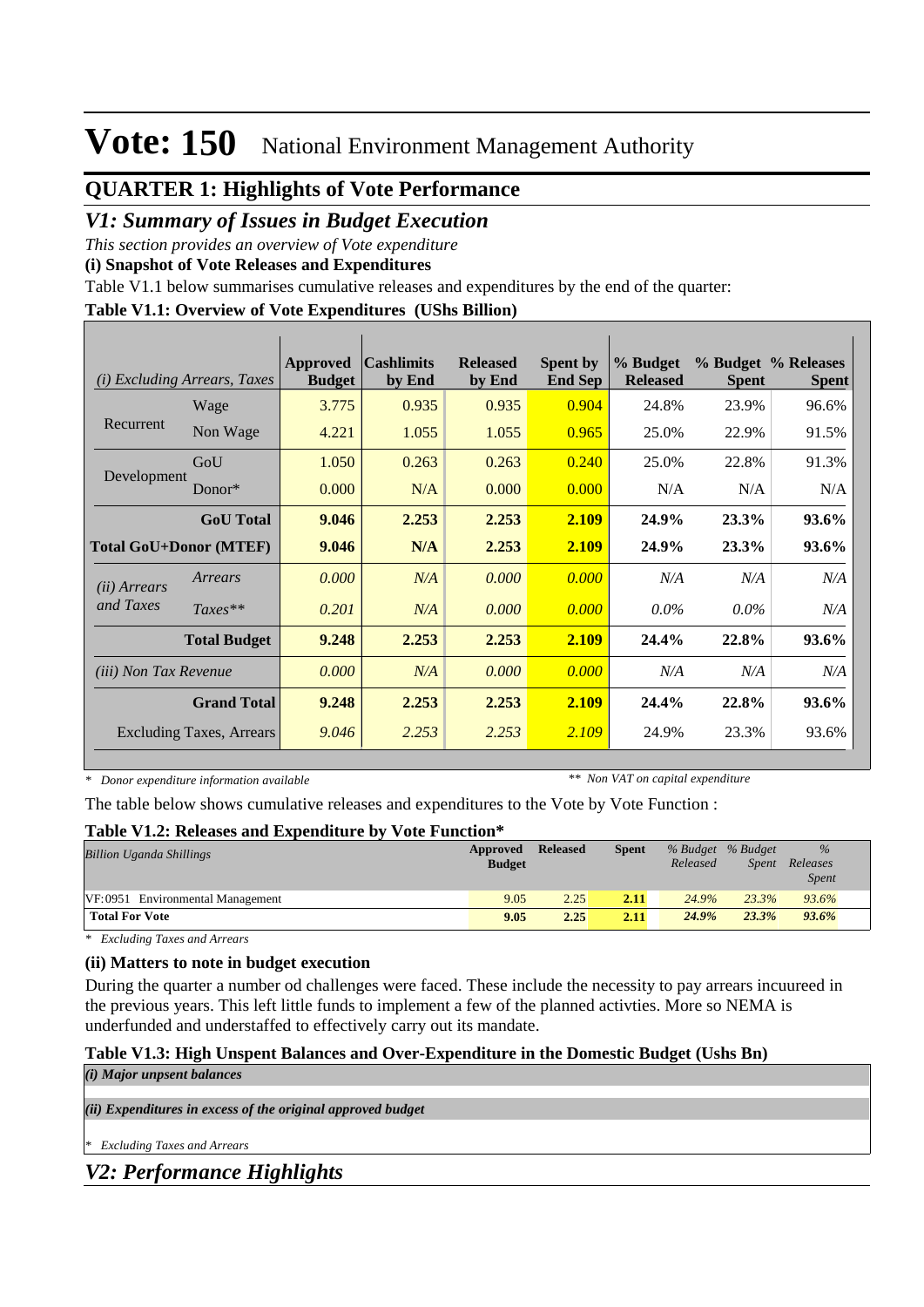## **QUARTER 1: Highlights of Vote Performance**

*This section provides highlights of output performance, focusing on key outputs and actions impelemented to improve section performance.*

### **Table V2.1: Key Vote Output Indicators and Expenditures\***

| Vote, Vote Function<br><b>Key Output</b>     | <b>Approved Budget and</b><br><b>Planned outputs</b>                                                                                                                       | <b>Cumulative Expenditure</b><br>and Performance                                                                                                                                                       | <b>Status and Reasons for any</b><br><b>Variation from Plans</b> |
|----------------------------------------------|----------------------------------------------------------------------------------------------------------------------------------------------------------------------------|--------------------------------------------------------------------------------------------------------------------------------------------------------------------------------------------------------|------------------------------------------------------------------|
| Vote Function: 0951 Environmental Management |                                                                                                                                                                            |                                                                                                                                                                                                        |                                                                  |
| <b>Output: 095102</b>                        | Environmental compliance and enforcement of the law, regulations and standards                                                                                             |                                                                                                                                                                                                        |                                                                  |
|                                              | Description of Performance: High level inspections within<br>and gazettement of<br>environmental inspectors<br>undertaken                                                  | High level inspections within<br>the Albertine region and training the Albertine region and training done due to payment of arreas<br>and gazettement of 375<br>environmental inspectors<br>undertaken | Other activities could not be                                    |
|                                              | Capacity of EPF in response,<br>reporting and prosecution of<br>environment crimes developed                                                                               | Capacity of EPF in response,<br>reporting and prosecution of<br>environment crimes developed                                                                                                           |                                                                  |
|                                              | Polluter Pays Principle<br>regulations developed<br>EIA guidelines for the telecom<br>sector and SEA (Strategic<br>Environmental Assessment ) for<br>the country finalized | 264 environmental compliance<br>audit inspections for red and<br>yellow flagged industries and<br>land uses including Oil and Gas<br>activities carried out<br>208 EIA reports reviewed and            |                                                                  |
|                                              |                                                                                                                                                                            | approved                                                                                                                                                                                               |                                                                  |
|                                              | Capacity in sustainable oil and<br>gas development and<br>monitoring enhanced                                                                                              | NEMA field office in the<br>Albertine Graben Equipped and<br>Operated                                                                                                                                  |                                                                  |
|                                              | 1200 environmental compliance<br>audit inspections for red and<br>yellow flagged industries and<br>land uses including Oil and Gas<br>activities carried out               | 12 Municipal composite sites<br>(Arua, Lira, Soroti, Mbale,<br>Jinja, Mukono, FortPortal,<br>Hoima, Masindi, Kasese,<br>Mbarara and Kabale)<br>supported, inspected and                                |                                                                  |
|                                              | 512 EIA reports reviewed and<br>approved                                                                                                                                   | monitored                                                                                                                                                                                              |                                                                  |
|                                              | Promotion of value addition<br>activities on Shea Nut in 3<br>districts of Amuria, Lira and<br>Moyo, in the Shea Nut belt as<br>an incentive for protection                |                                                                                                                                                                                                        |                                                                  |
|                                              | Law enforcement to prevent<br>further encroachment on lake<br>shores protection zones<br>intensified.                                                                      |                                                                                                                                                                                                        |                                                                  |
|                                              | NEMA field office in the<br>Albertine Graben Equipped and<br>Operated                                                                                                      |                                                                                                                                                                                                        |                                                                  |
|                                              | 12 Municipal composite sites<br>supported, inspected and                                                                                                                   |                                                                                                                                                                                                        |                                                                  |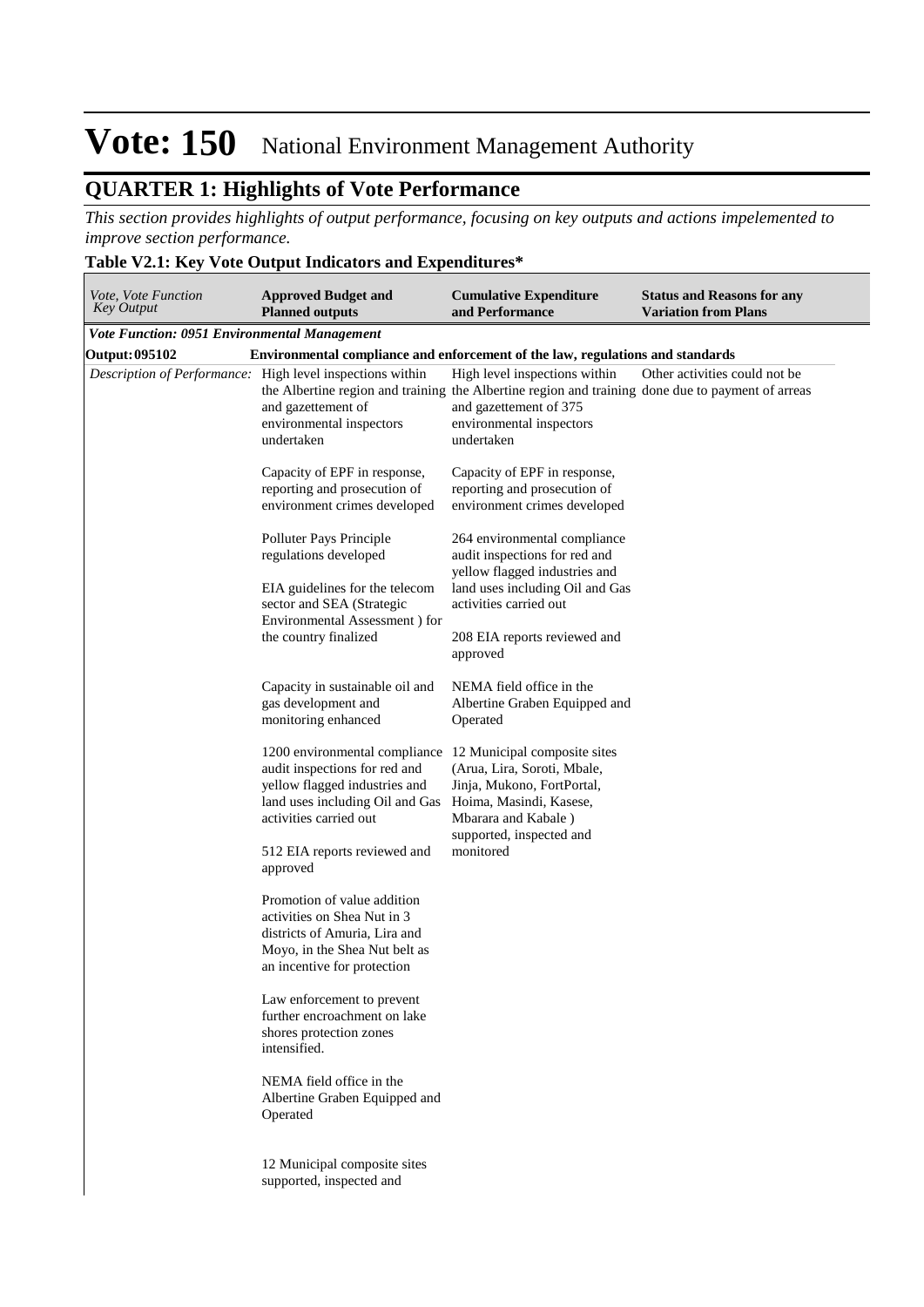| <i>Vote, Vote Function</i><br>Key Output                                                             | <b>Approved Budget and</b><br><b>Planned outputs</b> | <b>Cumulative Expenditure</b><br>and Performance | <b>Status and Reasons for any</b><br><b>Variation from Plans</b> |
|------------------------------------------------------------------------------------------------------|------------------------------------------------------|--------------------------------------------------|------------------------------------------------------------------|
|                                                                                                      | monitored                                            |                                                  |                                                                  |
| Performance Indicators:                                                                              |                                                      |                                                  |                                                                  |
| No. of environmental<br>inspections and audits<br>carried on facilities and<br>investments           |                                                      | 1,200                                            | 264                                                              |
| No. of EIA reports approved                                                                          |                                                      | 512                                              | 208                                                              |
| No. of solid waste<br>composite sites<br>constructed/maintained and<br>operational in municipalities |                                                      | 12                                               | 12                                                               |
| <b>Output Cost:</b>                                                                                  | UShs Bn:                                             | UShs Bn:<br>0.837                                | % Budget Spent:<br>0.201<br>24.0%                                |
| <b>Vote Function Cost</b>                                                                            | <b>UShs Bn:</b>                                      | $9.046$ UShs Bn:                                 | 23.3%<br>2.109<br>% Budget Spent:                                |
| <b>Cost of Vote Services:</b>                                                                        | UShs $Bn$ :                                          | <b>9.046</b> <i>UShs Bn:</i>                     | % Budget Spent:<br>23.3%<br>2.109                                |

### **QUARTER 1: Highlights of Vote Performance**

*\* Excluding Taxes and Arrears*

During quarter one, the following have been achieved;

Environmental monitoring and inspections were conducted in 12 Districts of Kiboga, Hoima, Mpigi, Bukomansimbi in the Western Region, Lira, Kole, Masindi and Bulisa in the Norther Region and Mayuge, Bugiri Buikwe and Mukono in the Eastern Region and in Kigezi region especially those located in Rukungiri(Kigezi Highland Tea Limited, Rurundo wetland, Kyarukamba village) and Kabale. A total of 280 DTPC members, Executive committee members, RDCs, and Sub county representatives were met and guided on effective decentralized environmental management and 18 Local Government initiated projects and hotspots were inspected.

The training of the District and Sub county technical Planning Committee members of Ngora, Serere and Kaberamaido on integration of management and protection of fragile ecosystems in Local Government initiatives is scheduled for 1st-3rd October, 2014 was also achieved. The capacity of 101 TPC members was enhanced in mainstreaming management and restoration of fragile ecosystems into LG plans, budgets and activities.

Financial institutions were trained in environmental management and Environment was integrated in the draft NDP II that was presented to Cabinet. Also Sustainable Development Goals were integrated into the draft NDP II. A contract for consultancy input to develop the post Rio+20 National Action Plan containing SDGs signed and inception report submitted.

A total of 264 environmental compliance audits and inspections carried out for red and yellow flagged. These include EPF and Oil and Gas monitoring. EPF was supported to carried out 147 inspections as follows: Facilities Inspected for noise regulation permits 03, Music Concerts/Events Regulated 17, Facilities issued with warning notices 44, Criminal cases instituted 10, Music equipments confiscated for excessive noise emissions 06, M/Vehicles impounded for dumping in wetlands 04, Persons Arrested for violating environmental laws 05, Community Policing events conducted 04, Upcountry enforcements 03, Night Inspections during noise pollution monitoring 28, Demolitions/evictions/restorations 01, Inspections and Monitoring of Manufacturing/processing activities 09, Halted Wetland Degradation activities 13. 36 inspections carried out in the Albertine Graben. 51 pollution licensing requests were received 8 approved while 43 were deferred. A total of 28 facilities were inspected for noise pollution compliance following complaints of noise pollution from the neighbors. These included; Loss Angels palace bar in Lugoba Kawempe, Rash in pub Kiwafu Central Entebbe, Hilltop bar Nsamizi Entebbe, Kikakane Nakiwogo Entebbe, Nakayiza Nakiwogo Entebbe, Casablanca night club Mukono,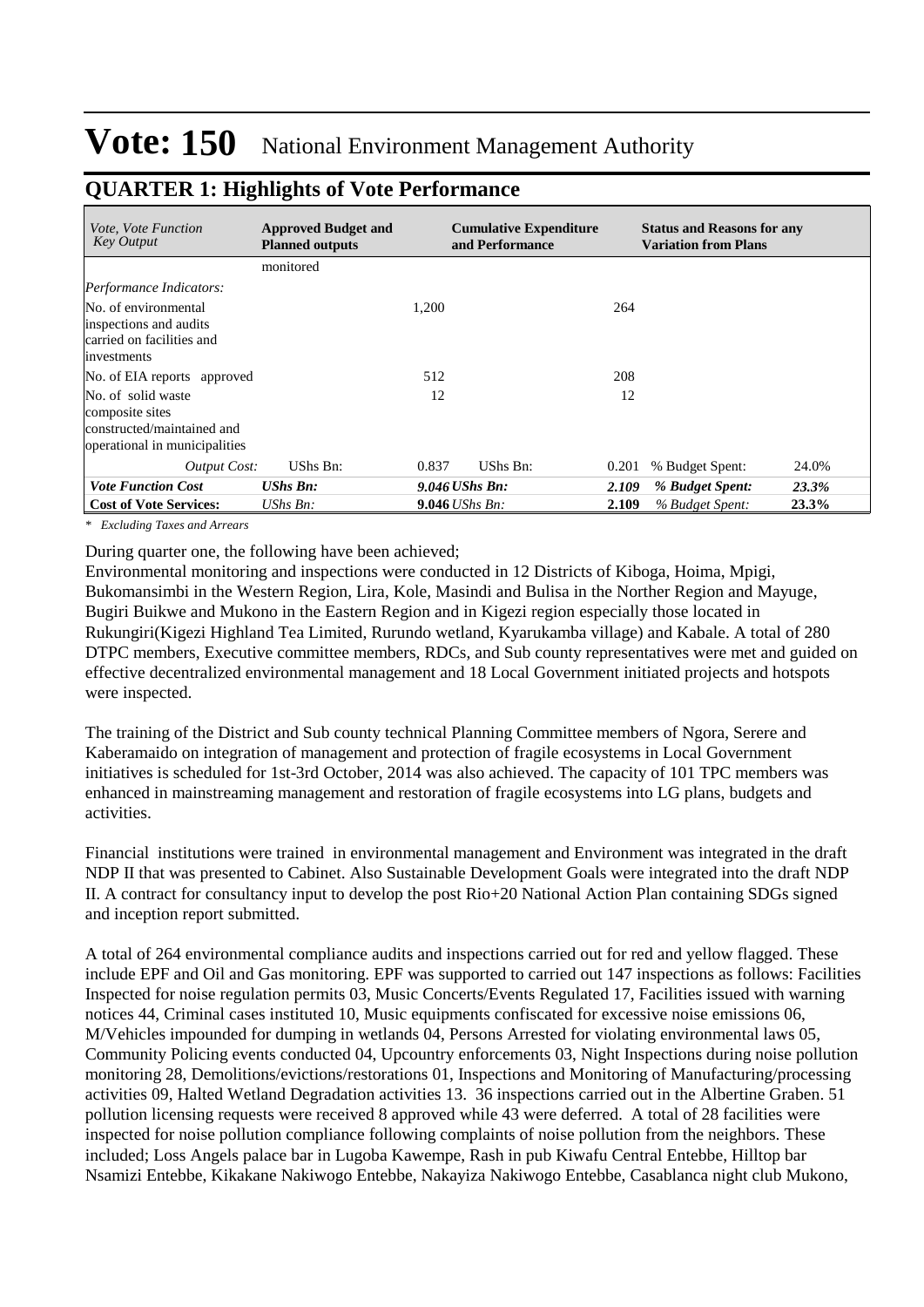### **QUARTER 1: Highlights of Vote Performance**

World Revival Centre church Najjera, Queens Palace bar Jinja, Bethel healing Centre Jinja, Mr. Tagwaiko Moses and Mwima Hamurah all of Jinja, Life of power Ministries church in Kiganda-Kireka, Star Pub in Kiganda-Kireka, VIP pub in Kiganda-Kireka, Pray Valley living gospel church in Kiganda-Kireka, J&P joint pub in Kiganda Kireka, Miracle Healing Centre International in Bulenga, Dorminion Church in Mbuya, Ark of the Lord church in Kayunga-Wakiso, all in one pub in Bukasa, Blue Ice in Nalya, the Captain bar in Najjera, Awakening revival church in Kyaliwajjala, Apex bar in Ntinda, Hotel Amaranth in Kikajo, New Jerusalem Deliverance Centre, Dove Generation Church ministries, Redeemed church Pentecostal, blessed Healing Church International and fresh fire ministries. These were assessed on their level of compliance to the noise standards but established that the majority had very heavy music equipments yet being surrounded by residences. The proprietors were thoroughly sensitized on the noise regulation and the maximum noise levels to emit. Other 17 Environmental inspections , enforcement and community sensitization meetings carried out in the lower catchment of Lake Wamala and its associated wetlands in the district of Gomba and Mityana, in Aligoi in Nyero Sub County and Akisil-Kabwele Villages in Kayum Sub County – Kumi District on the sustainable use and management of Akadot wetland and its catchment, Bududa at the border of community land and Mt. Elgon National Park on the area proposed for development of a Water treatment plant by the Ministry of Water and Environment and the wetlands of Mayanja, Lubanve, Temangalo, Katonga, Mlutamidwa, Nakyetema, Songai, Nabajuzi wetlands systems for the proposed construction and maintenance of the Kawanda – Masaka 220KV Power line.

High level environmental inspections with the Hon. Minister of State for Environment in the Districts of Bundibugyo and Ntoroko within the catchments of River Semuliki were also carried out. 375 environmental inspectors from NEMA, lead agencies and local governemnts have been gazzteeted and will be trained. 12 Municipalities of Arua, Lira, Soroti, Mbale, Jinja, Mukono, FortPortal, Hoima, MAsindi, KAsese, Mbarara and Kabale were supported and inspected to manage waste.

A total 396 Scoping Reports/Terms of Reference (165), Project Briefs (80) and Environmental Impact Statement (151) submitted, 387 reviewed and 208 EIA were approved. 61 TORs for Environmental Audits were received, reviewed and approved. 164 audit reports were received and 86 were reviewed and 57 Inspections (Baseline verification / Post-EIA inspections) were carried out.

Development of draft guidelines and criteria for the cancellation of illegal land titles issued in wetlands was completed, carried environmental impact assessment (EIA) and Permits baseline verification and Post EIA verification for projects approved in or near fragile ecosystems (wetlands, riverbanks and lakeshores) in the district of Kisoro, Kalanagala, Masaka, Mpigi, Jinja, Kayunga and Mukono. Carried out physical wetlands boundary demarcations of the area permitted for development of the proposed Xing Xing Furniture Limited along Nalukolongo Wetland and Premier Roses near Lutembe Ramsar Site in Wakiso District.

3 districts of Ngora, Serere and Kaberamaido were supported to integrate restoration in development initiatives. Community sensitization with the purpose of restoration of Limoto Wetland in Kibuku District was conducted and a section of the wetland restored through boundary tree planting. A total length of 3.5 km was planted with Ficus natalensis, Ficus ovata and Euphorbia ssp.

Started on is Draft TORs for the production of SOER 2014 expected to continue in Q2. With the aim of digitising library, One Printer/Scanner purchased and the Transfer, sorting and organizing EIA/ Audit reports retrieved from the staircase is ongoing. Software for operationalising EIA resource centre was also received.

Training of teachers to integrate EE/ESD into the school curriculum and other school programmes and monitoring of the progress of implementation of EE/ESD activities in school was also carried out durign the quarter. 2014 Newsletter produced; 3500 planned copies not printed due to lack of funds/approval of procurement requisitions; soft copy of the newsletter circulated to staff and partners as well as on the website.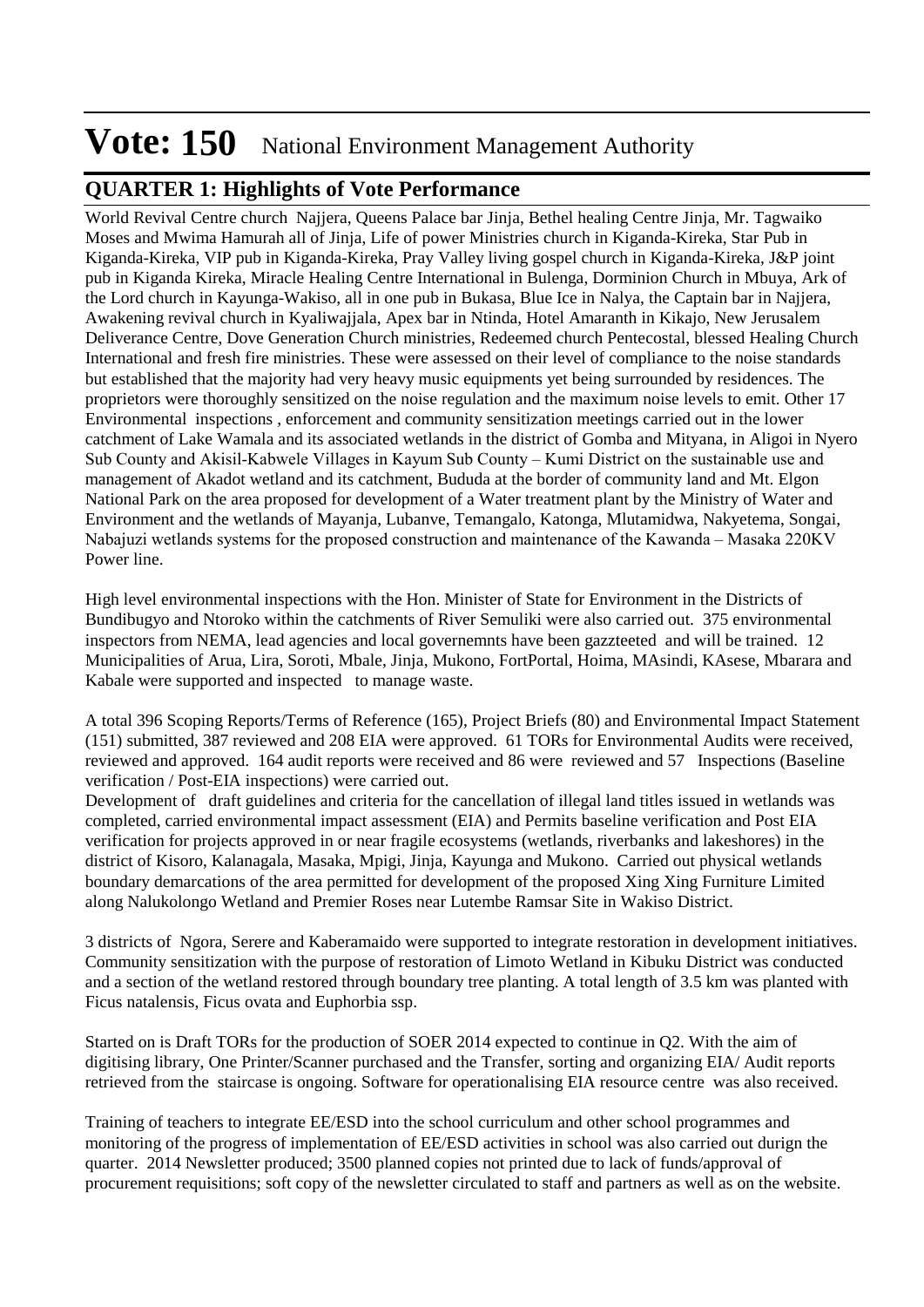## **QUARTER 1: Highlights of Vote Performance**

Enhanced knowledge about NEMA, environment management, fragile ecosystems management, education and Oil & Gas, social and economic implications of Oil & Gas, benefits and compensation issues of the Oil & Gas industry, updated information on Oil & Gas activities in the Albertine Graben with specific reference to Hoima District Oil & Gas, and appreciation of the industry in Uganda, among others.

The post 2015 Development Agenda including the draft SDGs and proposals how Uganda intends to integrate them in her development framework was presented to the Policy Committee on Environment. In partnership with the African Forum on Biodiversity shared Uganda's experiences in developing the National Biodiversity Strategy and Action Plan (NBSAP) and mainstreaming it in the national development frameworks in a Conference held in Namibia. NEMA also Participated in a training course in Integrated and Ecosystem Management in Malaysia form 7th – 28th August 2014 in Malaysia.

A one day meeting to review and produce IEC materials on Oil & Gas and other environmental emerging issues was held at Buseruka Sub County Headquarters, in Hoima District. Information and knowledge communication gaps on Oil & Gas and emerging issues documented.

Enhanced knowledge about NEMA, environment management, fragile ecosystems management, education and Oil & Gas, social and economic implications of Oil & Gas, benefits and compensation issues of the Oil & Gas industry, updated information on Oil & Gas activities in the Albertine Graben with specific reference to Hoima District Oil & Gas, and appreciation of the industry in Uganda, among others.

National Oil Spill Contingency analysis was completed and draft report submitted. Two meetings to kick start the baseline data collection and training of GIS experts were conducted. A one day meeting to review and produce IEC materials on Oil & Gas and other environmental emerging issues was held at Buseruka Sub County Headquarters, in Hoima District. Information and knowledge communication gaps on Oil & Gas and emerging issues documented. A 3-4 months' Way Forward was formulated to guide the participants to carry out continuous networking and collaboration as well as monitoring and evaluation on Oil & Gas activities at grass root level.

| <b>Planned Actions:</b>                                                                                                                                                                                                                                | <b>Actual Actions:</b>                                                                                                                                                                                          | <b>Reasons for Variation</b>                                                     |
|--------------------------------------------------------------------------------------------------------------------------------------------------------------------------------------------------------------------------------------------------------|-----------------------------------------------------------------------------------------------------------------------------------------------------------------------------------------------------------------|----------------------------------------------------------------------------------|
| Vote: 150 National Environment Management Authority                                                                                                                                                                                                    |                                                                                                                                                                                                                 |                                                                                  |
| Vote Function: 09 51 Environmental Management                                                                                                                                                                                                          |                                                                                                                                                                                                                 |                                                                                  |
| Continue Lobbying for ENR conditional<br>grants and increased local government<br>allocations to the entire ENR sector. Start<br>on the establishment of District<br>Environment Fund from the National<br>Environment Fund (NEF) and other<br>sources | Lobbying for increased funding to local<br>governments for ENR sector has<br>continously been done.                                                                                                             |                                                                                  |
| NEMA will spearhead development and<br>enforcement of by laws and ordinances in<br>local governements. The established EPF<br>will continue to help enforce all the<br>relevant legislations.                                                          | <b>EPF</b> has continually been supported to<br>enforce environemntal laws arounf the<br>country while local governemnets have<br>also been supported to develop<br>ordinaces.                                  |                                                                                  |
| Strengthen the monitoring of oil and gas<br>activities in the Albertine Graben.<br>Establish the laboratory for oil and Gas.<br>NEMA will also continue maintenance of<br>the 12 composite sites for urban solid<br>waste mangement.                   | <b>NEMA</b> opened the Alberine Graben<br>Office and recruited 2 personel to<br>monitor oil and Gas activities. Support<br>has also been continually given 12<br>municipalities to apropriately mange<br>waste. | Laboratory for oil and gas not yet<br>etsbalished due to constarints in funding. |

### **Table V2.2: Implementing Actions to Improve Vote Performance**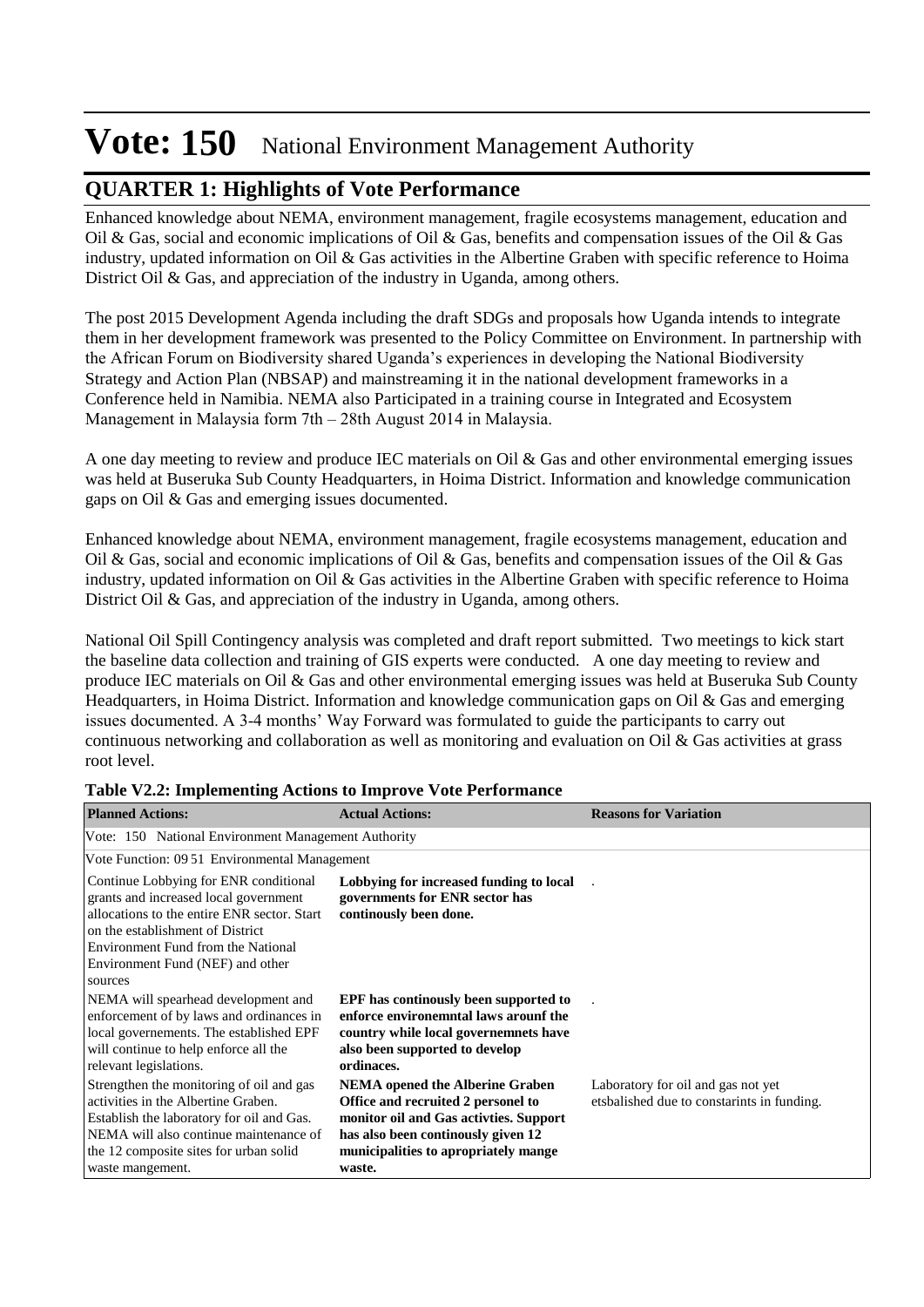## **QUARTER 1: Highlights of Vote Performance**

### *V3: Details of Releases and Expenditure*

*This section provides a comprehensive summary of the outputs delivered by the Vote and further details of Vote expenditures by Vote Function and Expenditure Item.*

#### **Table V3.1: GoU Releases and Expenditure by Output\***

| Billion Uganda Shillings                                                                     | Approved<br><b>Budget</b> | <b>Released</b> | <b>Spent</b> | $%$ GoU<br><b>Budget</b><br>Released | $%$ GoU<br><b>Budget</b><br>Spent | $%$ GoU<br>Releases<br><i>Spent</i> |
|----------------------------------------------------------------------------------------------|---------------------------|-----------------|--------------|--------------------------------------|-----------------------------------|-------------------------------------|
| VF:0951 Environmental Management                                                             | 9.05                      | 2.25            | 2.11         | 24.9%                                | 23.3%                             | 93.6%                               |
| Class: Outputs Provided                                                                      | 8.62                      | 2.13            | 1.98         | 24.7%                                | 23.0%                             | 93.2%                               |
| Integration of ENR Management at National and Local<br>095101<br>Government levels           | 0.78                      | 0.21            | 0.18         | 26.6%                                | 22.9%                             | 85.8%                               |
| Environmental compliance and enforcement of the law,<br>095102<br>regulations and standards  | 0.84                      | 0.20            | 0.20         | 24.1%                                | 24.0%                             | 99.6%                               |
| Acess to environmental information/education and public<br>095103<br>participation increased | 0.52                      | 0.10            | 0.10         | 19.8%                                | 18.2%                             | 92.2%                               |
| The institutional capacity of NEMA and its partners enhanced<br>095104                       | 6.22                      | 1.55            | 1.48         | $25.0\%$                             | 23.8%                             | 95.5%                               |
| 095105 National, regional and international partnerships and networking<br>strengthened      | 0.25                      | 0.06            | 0.02         | 23.8%                                | $9.3\%$                           | 39.0%                               |
| Class: Capital Purchases                                                                     | 0.43                      | 0.13            | 0.13         | 29.6%                                | 29.6%                             | $100.0\%$                           |
| 095175 Purchase of Motor Vehicles and Other Transport Equipment                              | 0.20                      | 0.07            | 0.07         | 33.0%                                | 33.0%                             | $100.0\%$                           |
| 095176 Purchase of Office and ICT Equipment, including Software                              | 0.04                      | 0.01            | 0.01         | 33.3%                                | 33.2%                             | $100.0\%$                           |
| 095177 Purchase of Specialised Machinery & Equipment                                         | 0.15                      | 0.04            | 0.03         | 23.3%                                | 23.3%                             | $100.0\%$                           |
| 095178 Purchase of Office and Residential Furniture and Fittings                             | 0.04                      | 0.01            | 0.01         | 32.5%                                | 32.5%                             | $100.0\%$                           |
| <b>Total For Vote</b>                                                                        | 9.05                      | 2.25            | 2.11         | 24.9%                                | 23.3%                             | 93.6%                               |

*\* Excluding Taxes and Arrears*

#### **Table V3.2: 2014/15 GoU Expenditure by Item**

| <b>Billion Uganda Shillings</b>                           | <b>Approved</b><br><b>Budget</b> | <b>Releases</b> | <b>Expend-</b><br>iture | % Budged<br><b>Released</b> | % Budget<br><b>Spent</b> | %Releases<br><b>Spent</b> |
|-----------------------------------------------------------|----------------------------------|-----------------|-------------------------|-----------------------------|--------------------------|---------------------------|
| <b>Output Class: Outputs Provided</b>                     | 8.62                             | 2.13            | 1.98                    | 24.7%                       | 23.0%                    | 93.2%                     |
| 211101 General Staff Salaries                             | 3.39                             | 0.85            | 0.82                    | 25.0%                       | 24.1%                    | 96.3%                     |
| 211102 Contract Staff Salaries (Incl. Casuals, Temporary) | 0.38                             | 0.09            | 0.09                    | 22.8%                       | 22.8%                    | 100.0%                    |
| 211103 Allowances                                         | 0.06                             | 0.01            | 0.01                    | 23.7%                       | 23.7%                    | 100.0%                    |
| 212101 Social Security Contributions                      | 0.36                             | 0.09            | 0.09                    | 26.2%                       | 24.2%                    | 92.5%                     |
| 213004 Gratuity Expenses                                  | 1.00                             | 0.19            | 0.19                    | 19.0%                       | 19.0%                    | 99.8%                     |
| 221001 Advertising and Public Relations                   | 0.22                             | 0.05            | 0.04                    | 20.8%                       | 16.6%                    | 79.7%                     |
| 221002 Workshops and Seminars                             | 0.53                             | 0.13            | 0.10                    | 24.1%                       | 18.0%                    | 74.4%                     |
| 221003 Staff Training                                     | 0.21                             | 0.00            | 0.00                    | 0.0%                        | $0.0\%$                  | N/A                       |
| 221005 Hire of Venue (chairs, projector, etc)             | 0.03                             | 0.00            | 0.00                    | 0.0%                        | 0.0%                     | N/A                       |
| 221007 Books, Periodicals & Newspapers                    | 0.06                             | 0.01            | 0.00                    | 8.3%                        | 7.3%                     | 87.3%                     |
| 221009 Welfare and Entertainment                          | 0.03                             | 0.01            | 0.01                    | 40.0%                       | 40.0%                    | 100.0%                    |
| 221011 Printing, Stationery, Photocopying and Binding     | 0.15                             | 0.05            | 0.05                    | 31.3%                       | 30.0%                    | 96.0%                     |
| 221012 Small Office Equipment                             | 0.02                             | 0.01            | 0.01                    | 33.0%                       | 31.2%                    | 94.4%                     |
| 222001 Telecommunications                                 | 0.12                             | 0.04            | 0.04                    | 33.3%                       | 30.8%                    | 92.6%                     |
| 222002 Postage and Courier                                | 0.02                             | 0.01            | 0.00                    | 33.3%                       | 33.3%                    | 100.0%                    |
| 222003 Information and communications technology (ICT)    | 0.02                             | 0.01            | 0.01                    | 33.0%                       | 33.0%                    | 100.0%                    |
| 223001 Property Expenses                                  | 0.03                             | 0.01            | 0.01                    | 40.0%                       | 40.0%                    | 100.0%                    |
| 223002 Rates                                              | 0.02                             | 0.01            | 0.01                    | 33.3%                       | 33.3%                    | 100.0%                    |
| $223003$ Rent – (Produced Assets) to private entities     | 0.02                             | 0.00            | 0.00                    | 0.0%                        | $0.0\%$                  | N/A                       |
| 223004 Guard and Security services                        | 0.03                             | 0.01            | 0.01                    | 33.3%                       | 33.3%                    | 100.0%                    |
| 223005 Electricity                                        | 0.10                             | 0.03            | 0.03                    | 33.3%                       | 33.3%                    | 100.0%                    |
| 223006 Water                                              | 0.02                             | 0.00            | 0.00                    | 13.3%                       | 13.3%                    | 100.0%                    |
| 223007 Other Utilities- (fuel, gas, firewood, charcoal)   | 0.01                             | 0.00            | 0.00                    | 33.0%                       | 32.9%                    | 99.7%                     |